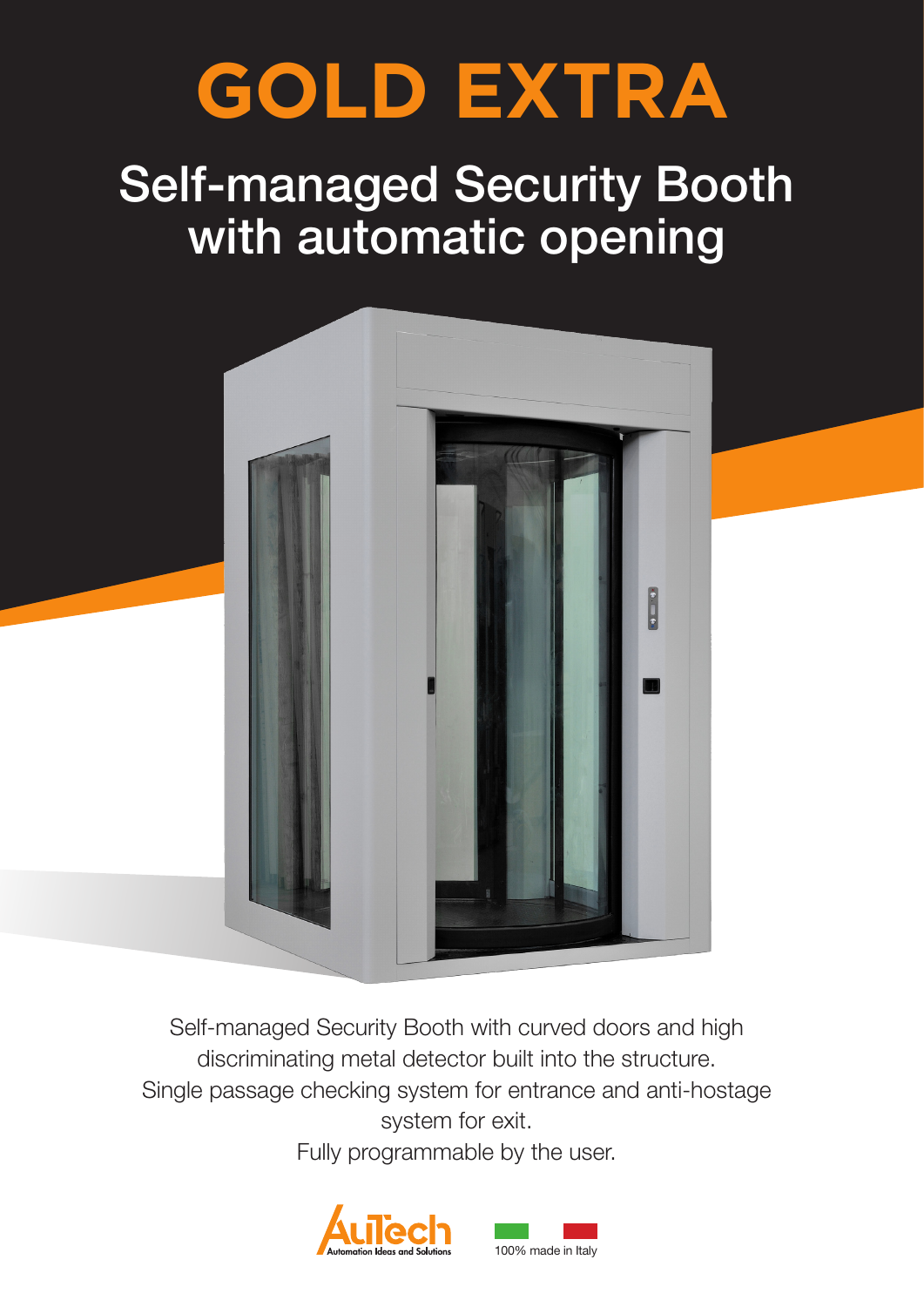#### **GENERAL FEATURES**

- Monobloc made up of 30/10 mild steel electro-welded structure painted with highly shock-andcorrosion-proof products.
- Embossed painting, any color from RAL Chart or stainless steel coating.
- Bullet-proof laminated side glasses.
- Bullet-proof and shock-proof laminated door glasses.
- 24Vdc Motors with Reversible and/or Irreversible Gearboxes.
- Electronic logic control unit single board mod. LE14 with speech synthesizer with programmable multimessages.
- Ethernet connection for tele-assistance (TCP/IP Protocol).
- Accident prevention at 3 levels complying with existing regulations.
- Adjustable weight control system allowing only one transit at a time.
- Inside cage fully controlled able to detect objects below 250g (programmable).
- · Signaling lights for user's guidance.
- Internal lighting by LED spotlight, Speech synthesizer, Intercom and emergency button.
- . High discriminating Metal Detector mod. SDM4/14-CSGA built into the structure.
- Control console for operation managing (entrance, exit, bidirectional, manual, emergency, etc.), complete with intercom receiver.
- Interfacing with external peripherals, card readers, biometric systems, etc.
- 90° Entrance on request.
- It can be set into the floor (up to 60 mm).

## **ACCESSORIES**

- Radar Sensors for door automatic opening.
- Biometric Recording System mod. Bio-Print.
- Anti-camouflage Recording System mod. Bio-Visual.





Via Alfredo Binda, 15 - fraz. Penna 52028 - Terranuova Bracciolini (Arezzo) - Italy Tel. e Fax: +39 055 9705347 info@autechsrl.net